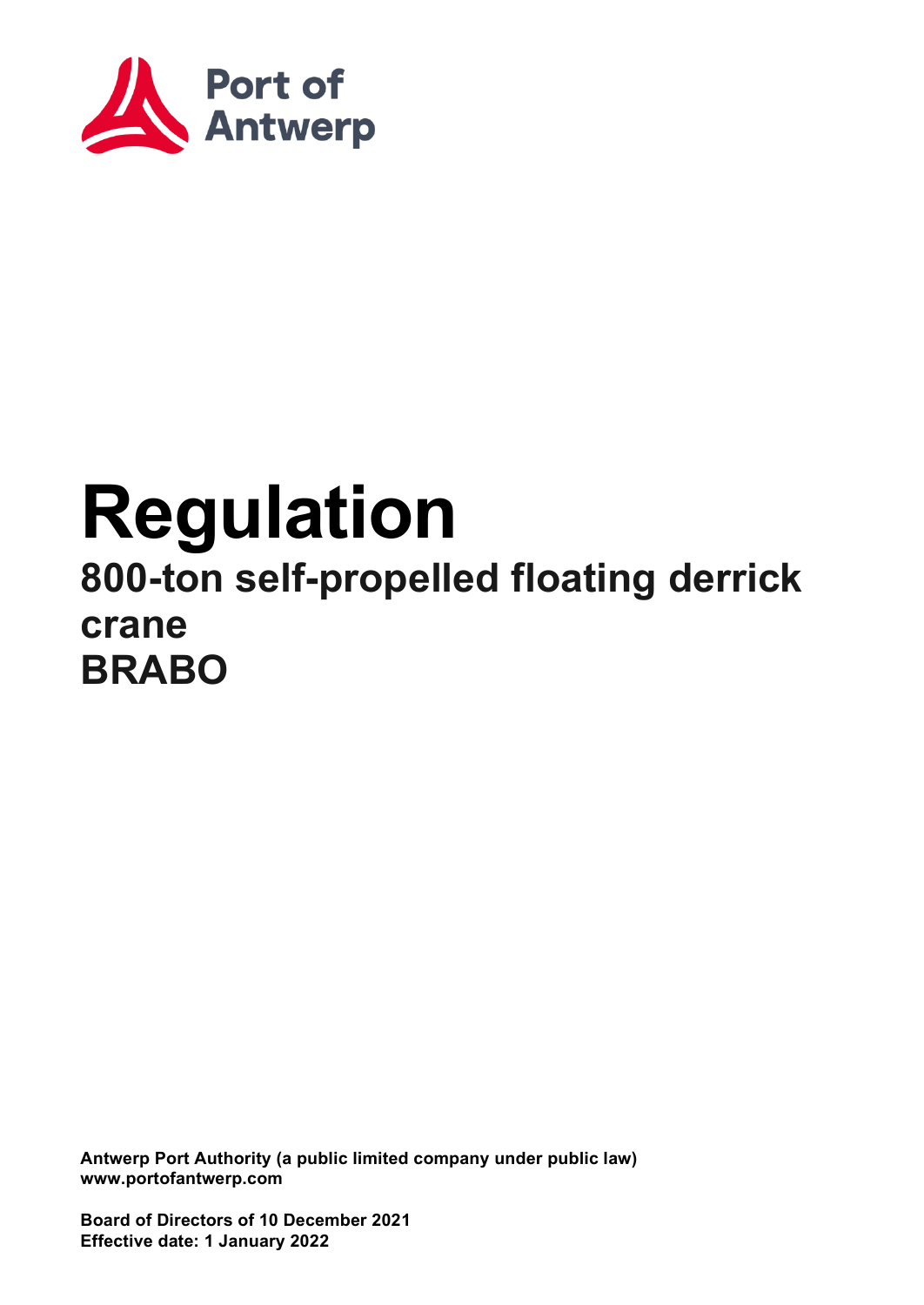## <span id="page-1-0"></span>**Table of contents**

| 1.  |  |
|-----|--|
| 2.  |  |
| 3.  |  |
| 4.  |  |
| 5.  |  |
| 6.  |  |
| 7.  |  |
| 8.  |  |
| 9.  |  |
| 10. |  |
| 11. |  |
|     |  |
|     |  |
|     |  |
|     |  |
|     |  |
|     |  |
|     |  |
|     |  |
|     |  |
|     |  |
|     |  |
|     |  |
|     |  |
|     |  |
|     |  |

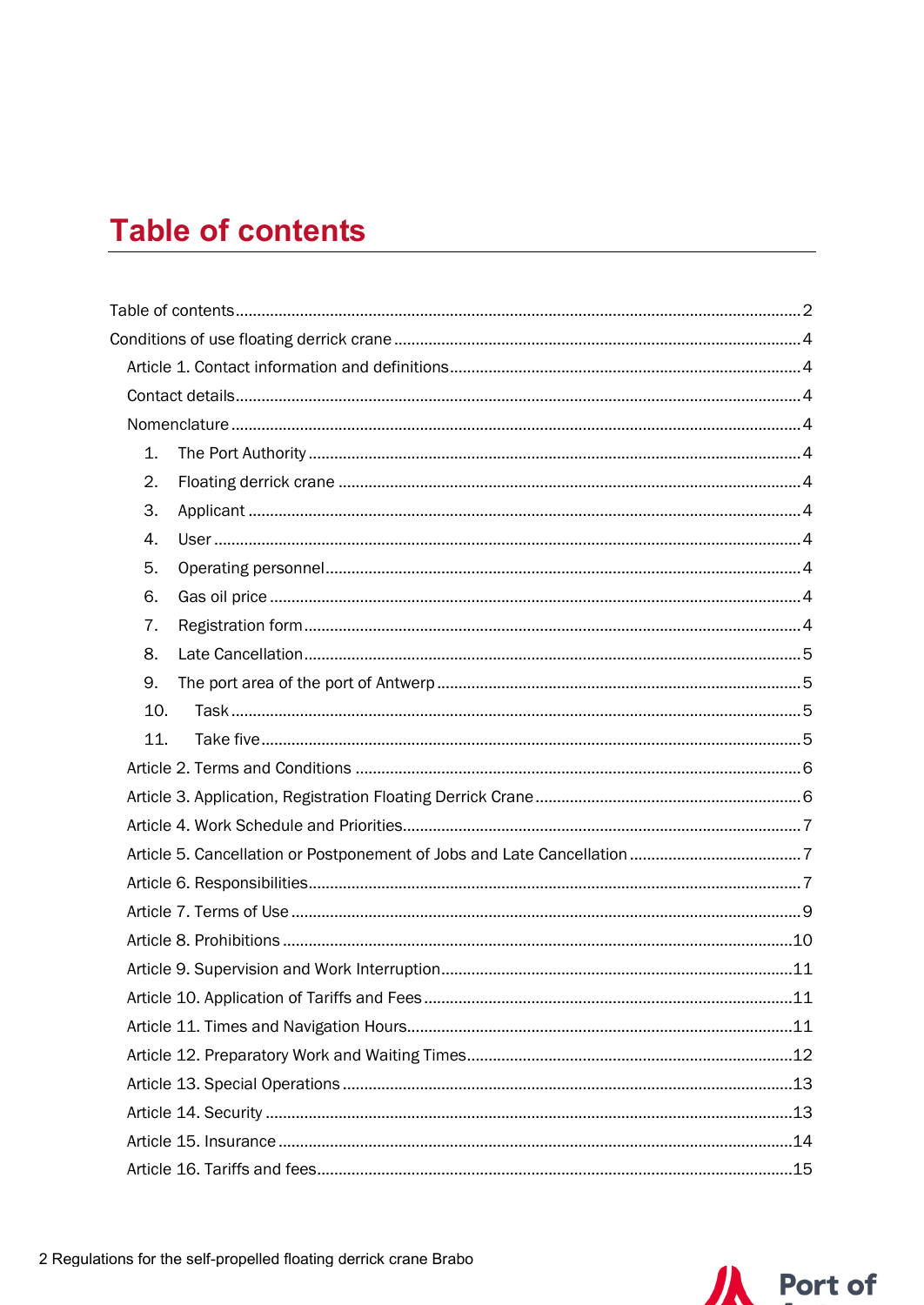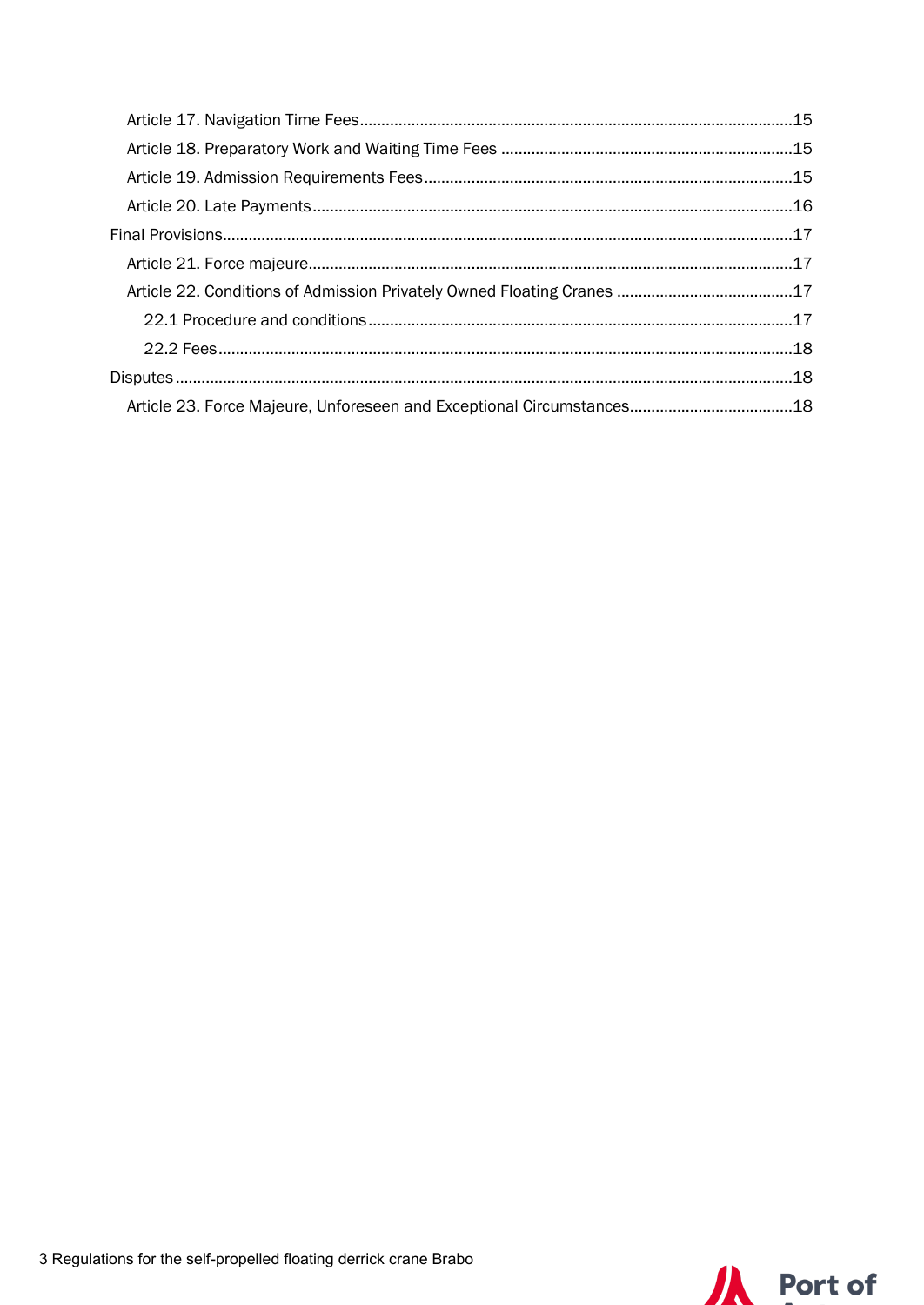## <span id="page-3-0"></span>**Conditions of use floating derrick crane**

## <span id="page-3-1"></span>**Article 1. Contact information and definitions**

## <span id="page-3-2"></span>**Contact details**

The activities of the 800-ton self-propelled floating derrick crane 'Brabo' are coordinated by the Fleet Department. Floating Equipment is an operational department of the Fleet Department which forms part of the Port of Antwerp plc.

- − Address: Haven 602, Blauwhoefstraat 13, B-2030 Antwerp.
- − Opening hours rental service: all regular working days, between 7am and 7pm.
- − Telephone rental service: + 32 (0)3 229 67 20
- − email: [hijsbok.brabo2@portofantwerp.com](mailto:%20hijsbok.brabo2@portofantwerp.com)

#### <span id="page-3-3"></span>**Nomenclature**

#### <span id="page-3-4"></span>**1. The Port Authority**

Antwerp Port Authority (a public limited company under public law) Port House Zaha Hadidplein 1 B-2030 Antwerp T + 32 (0)3 205 20 11 VAT BE 0248 399 380

#### <span id="page-3-5"></span>**2. Floating derrick crane**

a self-propelled 800-ton floating derrick crane named 'Brabo'

#### <span id="page-3-6"></span>**3. Applicant**

the person ordering the floating derrick crane

#### <span id="page-3-7"></span>**4. User**

The person to whom the floating derrick crane is eventually given in use

#### <span id="page-3-8"></span>**5. Operating personnel**

The Port Authority staff manning and operating the floating derrick crane

#### <span id="page-3-9"></span>**6. Gas oil price**

Price of gas oil diesel for heating purposes from 2000 litres according to the Federal Public Service Economy

#### <span id="page-3-10"></span>**7. Registration form**

Form to be used by applicant for ordering the floating derrick crane. These forms are available from the floating equipment department.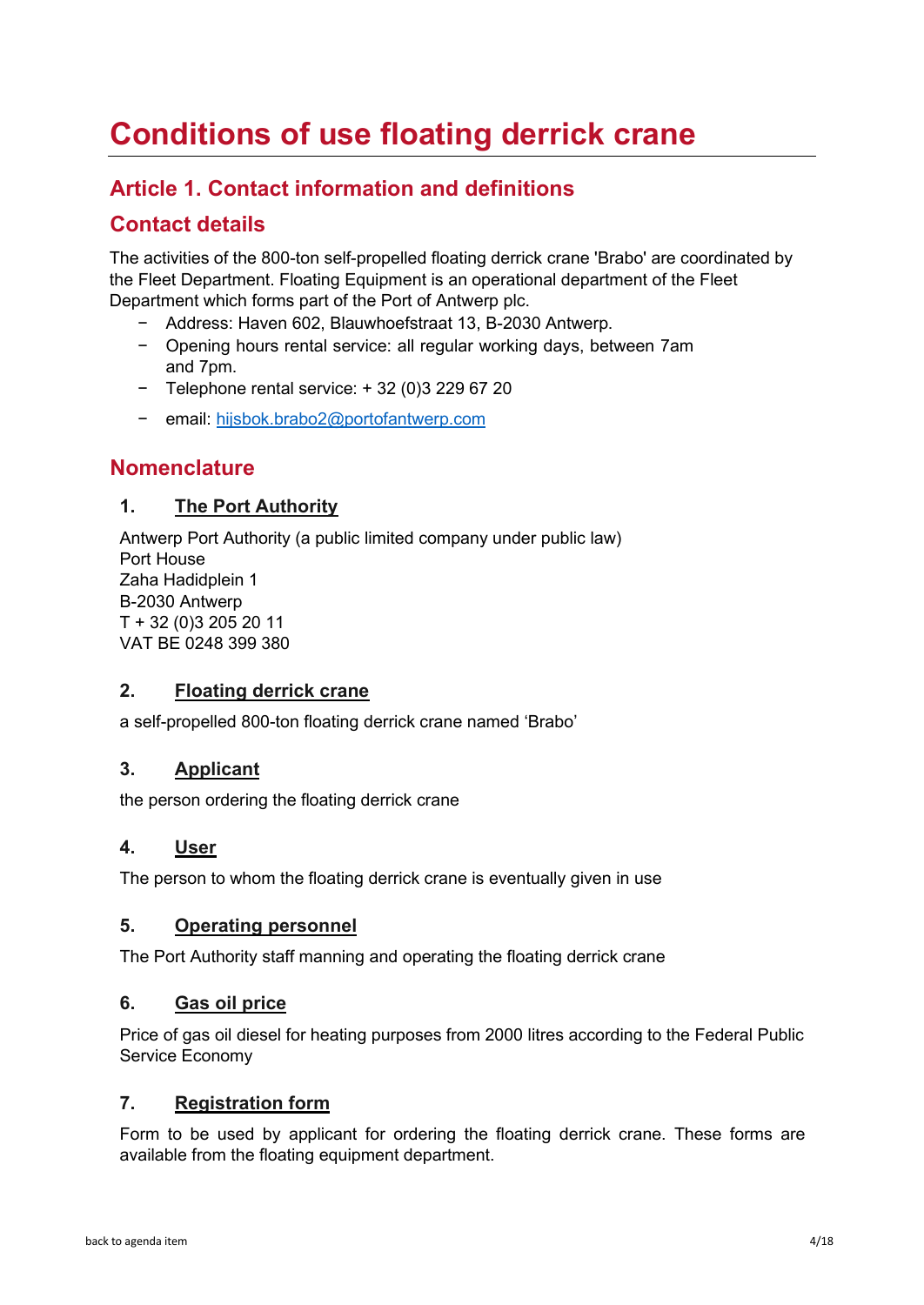#### <span id="page-4-0"></span>**8. Late Cancellation**

all requested work not cancelled on time

#### <span id="page-4-1"></span>**9. The port area of the port of Antwerp**

The area described in the harbour police regulation

#### <span id="page-4-2"></span>**10.**- **Task**

Day shift: 7am - 10pm Night shift: 10pm - 7am

#### <span id="page-4-3"></span>**11. Take five**

Brief safety consultation with all parties involved

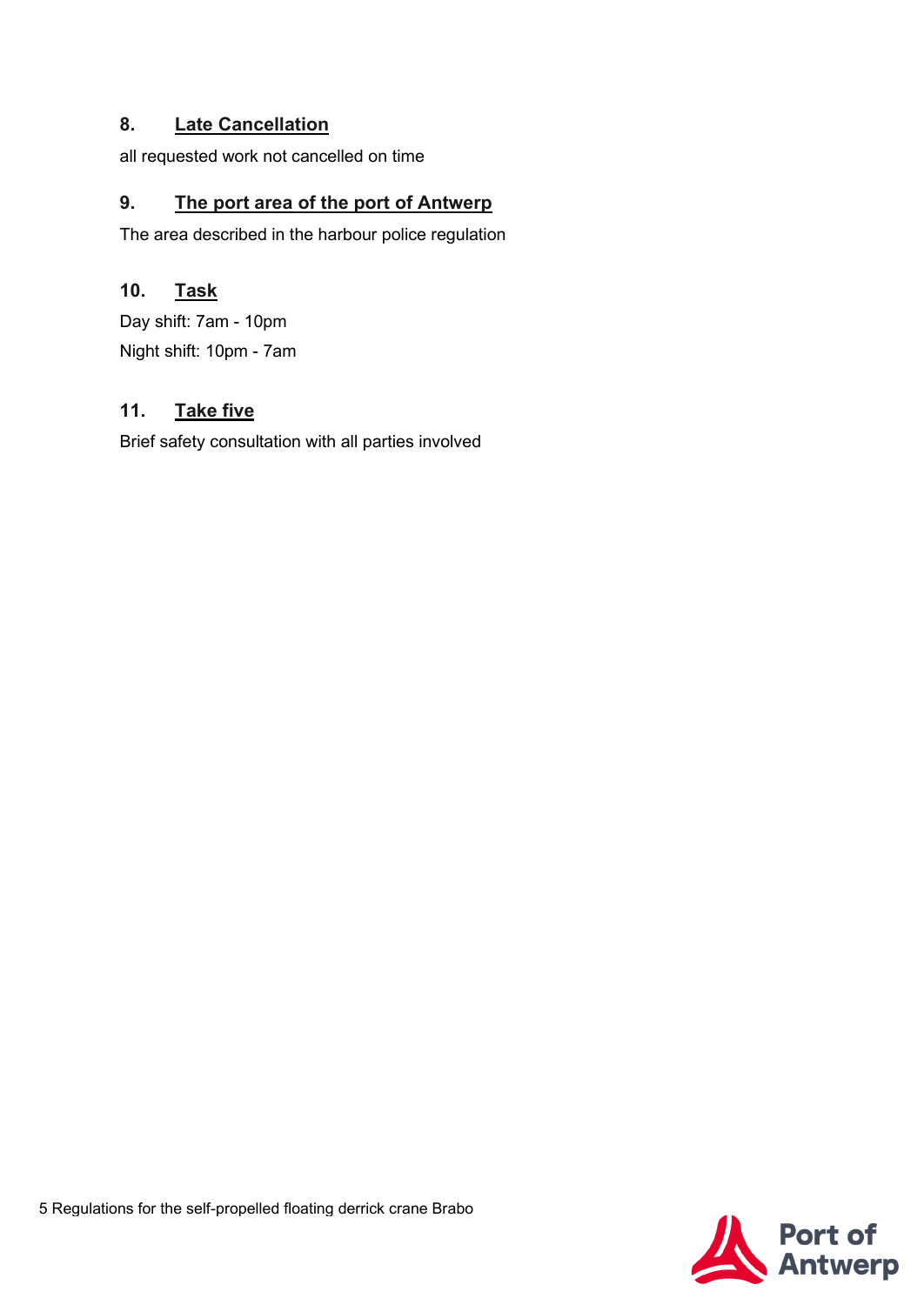## <span id="page-5-0"></span>**Article 2. Terms and Conditions**

In order to ensure the safety of shipping in the port area and facilitate the loading and unloading of ships, the Port of Antwerp has made a floating derrick crane available under the terms set down in this regulation.

This floating derrick crane, and the required operating staff, are made available to meet the needs of trade (loading and unloading of cargo), for assembly and disassembly activities, for carrying out and/or lending assistance with salvage operations inside and outside of the port area.

It is the property of the port and therefore forms part of the public domain.

It is prohibited to operate privately owned floating cranes without the express permission of the port authority.

For every use in violation of this ban, both the owner and the user of the privately owned floating cranes must pay a special fee per calendar day of the use per ton of the working load of the used floating equipment. This fee is included in Article 19 of Chapter 2.

#### <span id="page-5-1"></span>**Article 3. Application, Registration Floating Derrick Crane**

Those who wish to make use of the floating derrick crane must submit a signed registration form via email to [hijsbok.brabo2@portofantwerp.com.](mailto:hijsbok.brabo2@portofantwerp.com) The time of reception of the email is regarded as the hour at which the floating derrick crane is ordered.

By signing the registration form the applicant commits to paying the appropriate tariff and agrees to the terms of this regulation.

The port authority is entitled to change the way in which an application for the floating derrick crane must be submitted. If this is the case, the application is to be submitted in the way prescribed by the Port of Antwerp.

The applicant must state for which days and tasks the floating derrick crane is being requested. He must also state the nature and volume of the goods to be moved (among other things, attachment). When it concerns assembly, disassembly or salvage work, the exact nature of the job must be specified. The user is to submit and discuss a lift plan at all times prior to the start of work.

In order to be eligible for an invoice with a VAT exemption, the applicant must always clearly state on the application form which VAT exemption he wants to invoke.

In case of wrong or missing information, such as for instance the applicant's VAT number, the Port Authority will invoice including 21% Belgian VAT.

Proof of the VAT exemption stated on the application form must always be presented upon demand by the Port Authority.

The application for use must be submitted to the Floating Equipment Department 48 hours prior to the planned start of work. Use of the Port Authority's floating derrick crane will only be permitted when an advance equal to the fees due for the lifting job requested is deposited by giro.



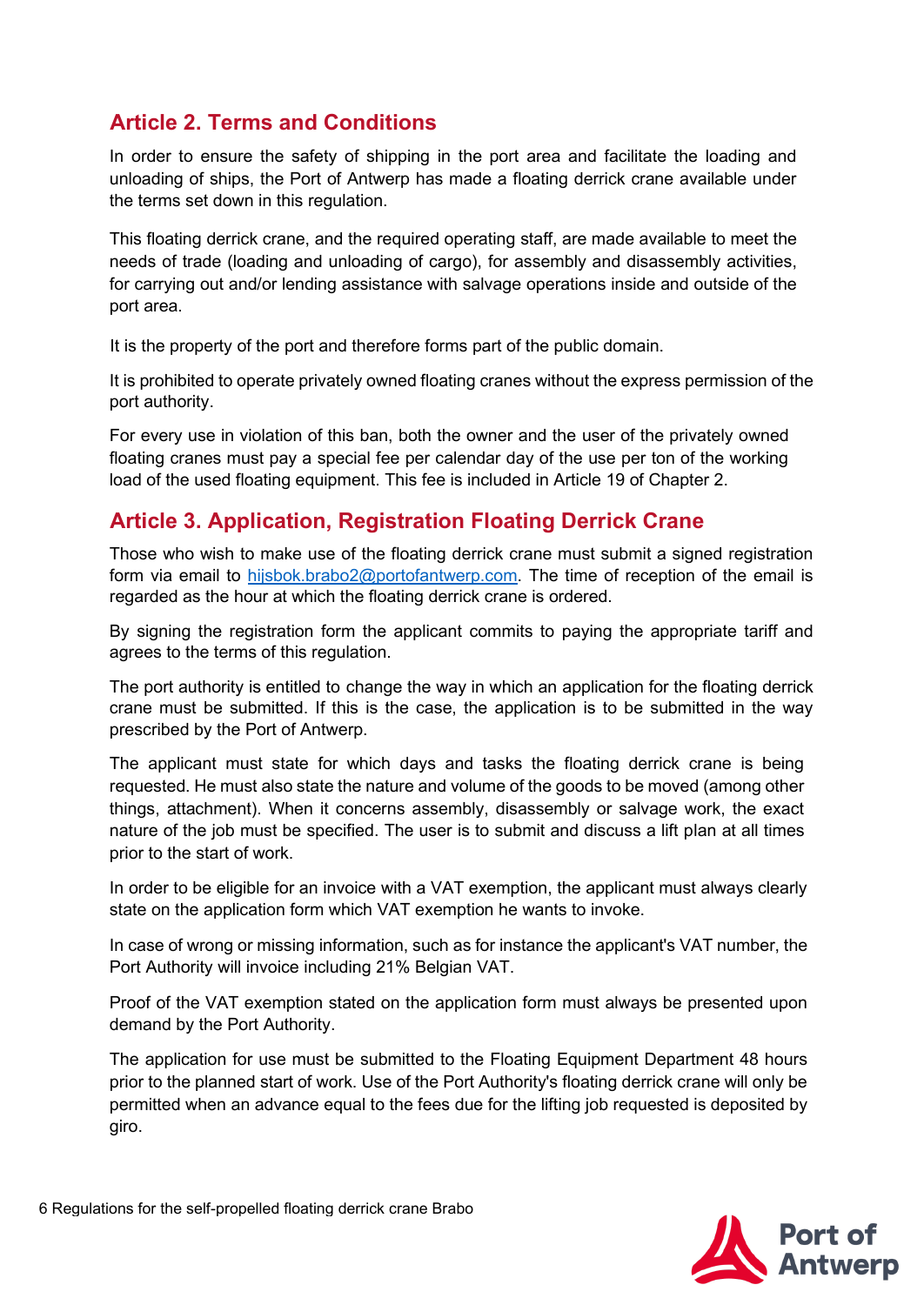The above-mentioned advance can be substituted either with a bank guarantee in accordance with a template to be copied or by transferring a permanent deposit into the account of the Port Authority, who will determine the size of the amount.

## <span id="page-6-0"></span>**Article 4. Work Schedule and Priorities**

The Port Authority will independently and autonomously determine the work schedule and priorities.

The Port Authority will thus, for each individual case, decide whether it will make the floating derrick crane available for use for that specific task.

However, the Port Authority retains the right to change its decision, even after permission for use of the equipment has been granted.

The Port Authority is under no obligation to pay damages if permission for use of the floating derrick crane is denied, even after it was initially granted.

#### <span id="page-6-1"></span>**Article 5. Cancellation or Postponement of Jobs and Late Cancellation**

No compensation will be due when the applicant gives written notice of cancellation or of a change of date by email at least 48 hours prior to the intended start of work.

When a job is not cancelled or rescheduled as described above, compensation shall be due:

- 1. For each late cancellation or late change of date the user shall pay a compensation equal to the number of hours stated below, to be calculated on the bases of the rate for the weight class > 200 tons, to be multiplied with the shift fees:
	- − 1 task: 2 hours
	- − successive tasks: 4 hours per task and 2 hours for the last originally requested task.
- 2. On Saturdays, Sundays, and public holidays, four hours of wages shall be paid per task for the full crew of the floating derrick crane for that Saturday, Sunday, or official holiday, on top of the late cancellation fee.
- 3. When a task is rescheduled, a new date for the work will be set in consultation with the Port Authority.

#### <span id="page-6-2"></span>**Article 6. Responsibilities**

The Port Authority is not liable for the damage incurred by a user through, during, or resulting from, the use of the floating derrick crane

- − through the fault, even a grave error, of the Port Authority and/or;
- − through the fault, even a serious or intentional error, of appointees or executive agents of the Antwerp Port Authority and/or;
- − through defects of the floating derrick crane and its equipment, including machines, sling ropes, fasteners, or other equipment, except when the defect is the result of an intentional act on the part of the Port Authority or a serious error in the maintenance of the equipment involved;
- − through delay, whatever the cause might be.

These exonerations also apply in case of actions of recovery instituted against the Antwerp Port Authority.

7 Regulations for the self-propelled floating derrick crane Brabo

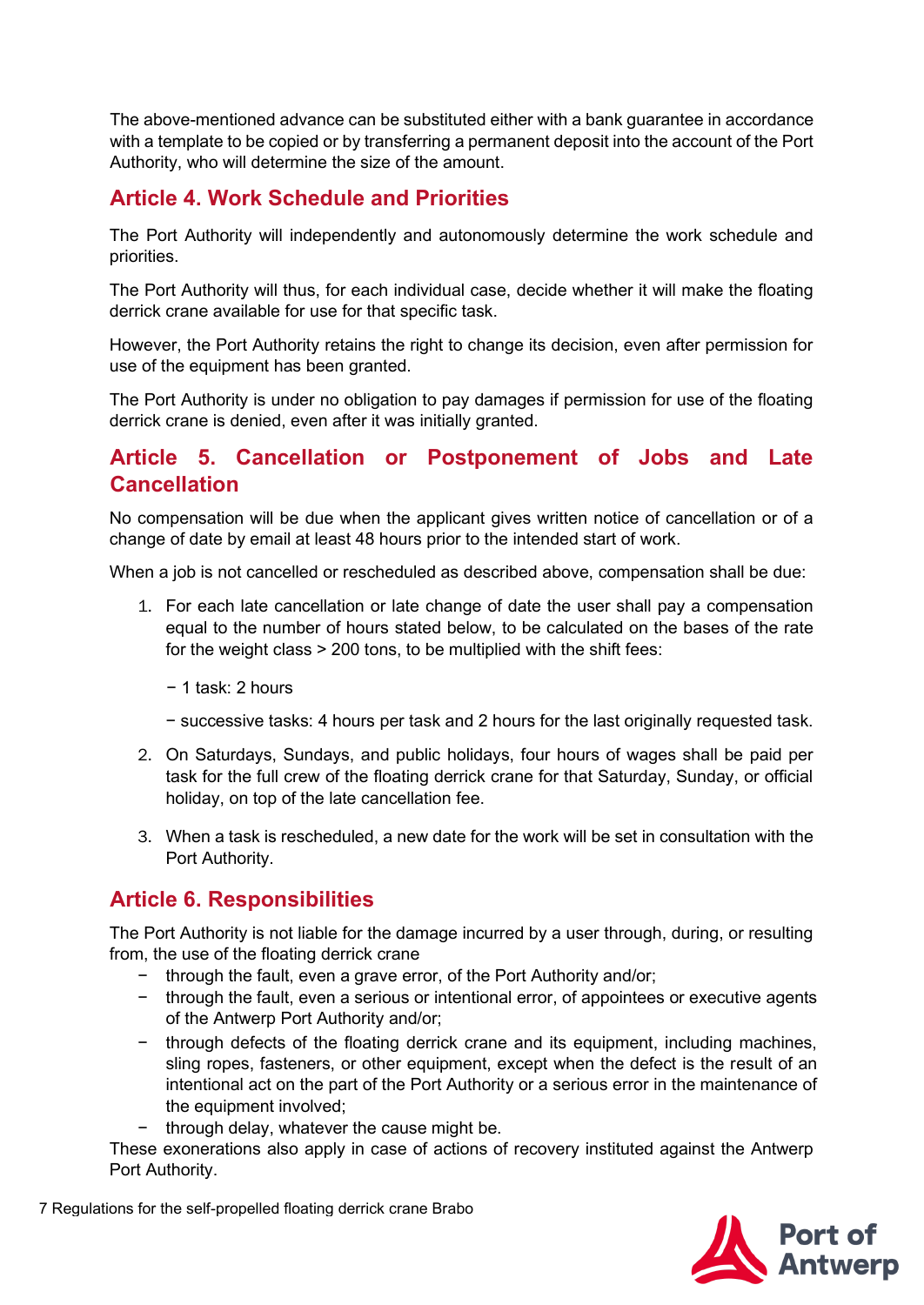The user of the floating derrick crane waives the right to bring any claim against the appointees of the Antwerp Port Authority.

The user of the floating derrick crane indemnifies the Antwerp Port Authority, its appointees, and executive agents against all claims by third parties for reimbursement of damage caused by, during, or as the result of the use of the floating derrick crane, except in case of an intentional error on the part of the Port Authority. This indemnification obligation also applies to proceedings for recourse instituted against the Antwerp Port Authority.

The use of the floating derrick crane will reimburse the Antwerp Port Authority for all costs and damages incurred through, during or as the result of the use of the floating derrick crane, including damage to the floating derrick crane and its equipment, damage to port facilities and damage incurred by appointees or executive agents of the Antwerp Port Authority, except when, and to the extent that the damage is caused through the fault of the Antwerp Port Authority or its appointees or executive agents.

The user of the floating derrick crane is responsible for the crane and its equipment from the moment that the floating derrick crane is safely moored at the location where the work is to take place. In case it proves impossible to moor the floating derrick crane at the agreed time, the user's responsibility commences at the moment the floating derrick crane is presented at the location where the work is to take place.

The user's responsibility ends at the moment when the work is finished and the floating derrick crane has completed its final movement, returned to its position of rest and is able to safely leave the work location.

This responsibility is not interrupted by a relocation of the floating derrick crane during the execution of the work.

These provisions apply in full notwithstanding exonerations resulting from force majeure or external cause arising from the general law on obligations and without prejudice to the applicable national and international regulations regarding the limitation of liability.

For the purpose of these provisions, 'appointees' include, among others, the captain and crew of the floating derrick crane.

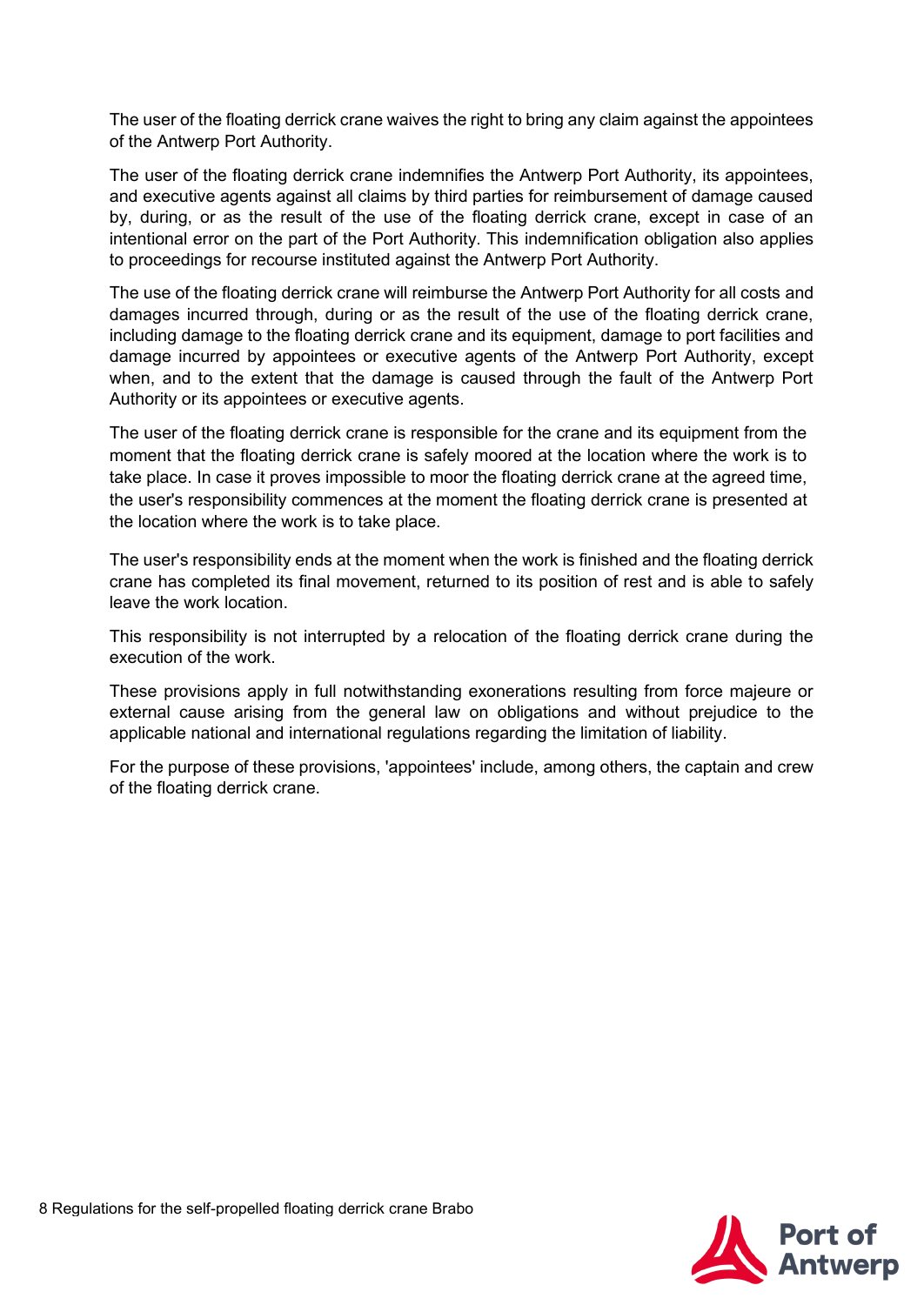## <span id="page-8-0"></span>**Article 7. Terms of Use**

The Antwerp Port Authority at the requested time takes the floating derrick crane to the location indicated by the user.

If, for whatever reason, regarding which the Port Authority shall be the sole judge, the floating derrick crane is not made available to the user at the agreed time, the Port Authority shall bear no responsibility and the user has no right to seek recourse against the Port Authority due to work starting late or not at all.

The user shall ensure that the location where the floating derrick crane is to be moored is completely free of obstacles so the floating derrick crane can be moored there without any danger, difficulties or loss of time and can operate safely and unobstructed. If the floating derrick crane cannot immediately be moored at the work location, the user of the floating derrick crane shall reimburse the Port Authority for the resulting costs in accordance with the provisions of Article 12 in as far as these hours are not covered by the minimum fee due as set down in Article 11.

Once safely moored, the user shall vouch for the organisation of a 'Take five'.

In case the floating derrick crane must be relocated during the work, the user shall advise the captain of the floating derrick crane thereof well ahead of time. In the event that the relocation must be carried out by tugs, of which the Port Authority shall be the sole judge, the related costs will be charged to the user.

If necessary due to the weather conditions, the floating derrick crane can be towed to and from the worksite. The assistance of one or more tugs may also be required during operations. The Port Authority will separately invoice these towing costs to the user.

The floating derrick crane can also be towed on the Scheldt, the costs thereof are also charged to the user, who has to arrange for the necessary tugs, the type, and characteristics of which are subject to the approval of the Port Authority.

In case of work on the Scheldt, the Port Authority is authorised to immediately bring the floating derrick crane to safety when, as the result of weather conditions or other dangers, the Port Authority is of the opinion that a further stay on the Scheldt would entail unacceptable risks. In such a situation, the costs (including possible towing costs) remain at the expense of the user, who can claim no compensation whatsoever from the Port Authority for the consequences of the work interruption arising from its decision.

With the exception of the work interruptions mentioned in Article 9, work with the floating derrick crane must proceed steadily and without interruption, if not, the user can be denied further use of the floating derrick crane. In this case the Port Authority is under no obligation to pay compensation.

When they impede the crane's movements, goods, materials, or any other objects belonging to either the user or third parties must be removed from the crane's work area at the first request of the qualified personnel of the Port Authority. Failure to comply will lead to their immediate removal by virtue of the Port Authority's office at the expense, risk and danger of the owner or consignee. The provisions of the regulation regarding the utilization of quays and lean-tos in the port shall remain force with regard to what is thus moved by the Port Authority by virtue of its office.

The Port Authority is under no obligation to pay compensation for any damage caused to anything that was moved under these circumstances



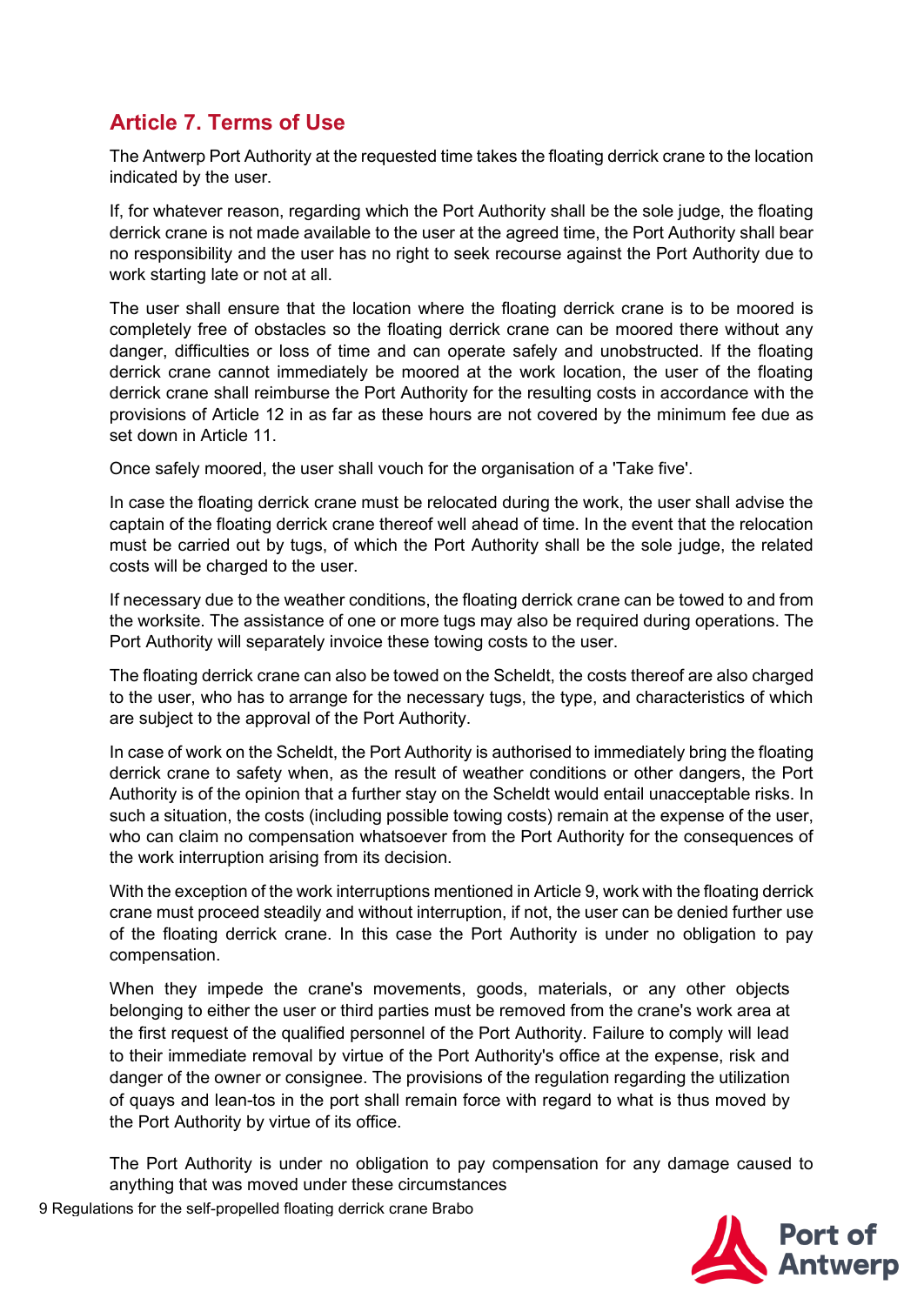The floating derrick crane is made available without sling ropes, fasteners, and other attachment equipment. Should the Port Authority make such attachment equipment available to the user, the use thereof will be entirely at his risk, and will therefore be fully liable for any damage to this equipment as well as any damage resulting from the use thereof.

The Port Authority shall determine the suitability of the examined equipment.

## <span id="page-9-0"></span>**Article 8. Prohibitions**

It is prohibited:

- 1. to use or move the floating derrick crane without the express permission of the Port Authority;
- 2. to use the floating derrick crane for any other than its intended purpose;
- 3. to assist the floating derrick crane by means of a second lifting apparatus. An exception to this prohibition can be made on condition of prior consent by the Port Authority;
- 4. to handle loads outside the crane operator's field of vision and in the absence of a pointer who can give the crane operator the necessary instructions;
- 5. to lift any load without the user having ascertained that this load is free on all sides and cannot meet any resistance due to friction or becoming stuck, as a result of which the load would exert a force on the crane greater than its mass;
- 6. to lift loads in an oblique direction;
- 7. to give loads a swinging movement so as to be able to lower them at a distance greater than the crane's range;
- 8. to set foot on the floating derrick crane without the express permission of its captain;
- 9. to use the floating derrick crane for handling loads heavier than its maximum operational load;
- 10. to soil or damage the floating derrick crane as well as its equipment by bilge or ballast water or in any other way. The Port Authority will charge the user for the costs of cleaning the floating derrick crane after use should this prove necessary.

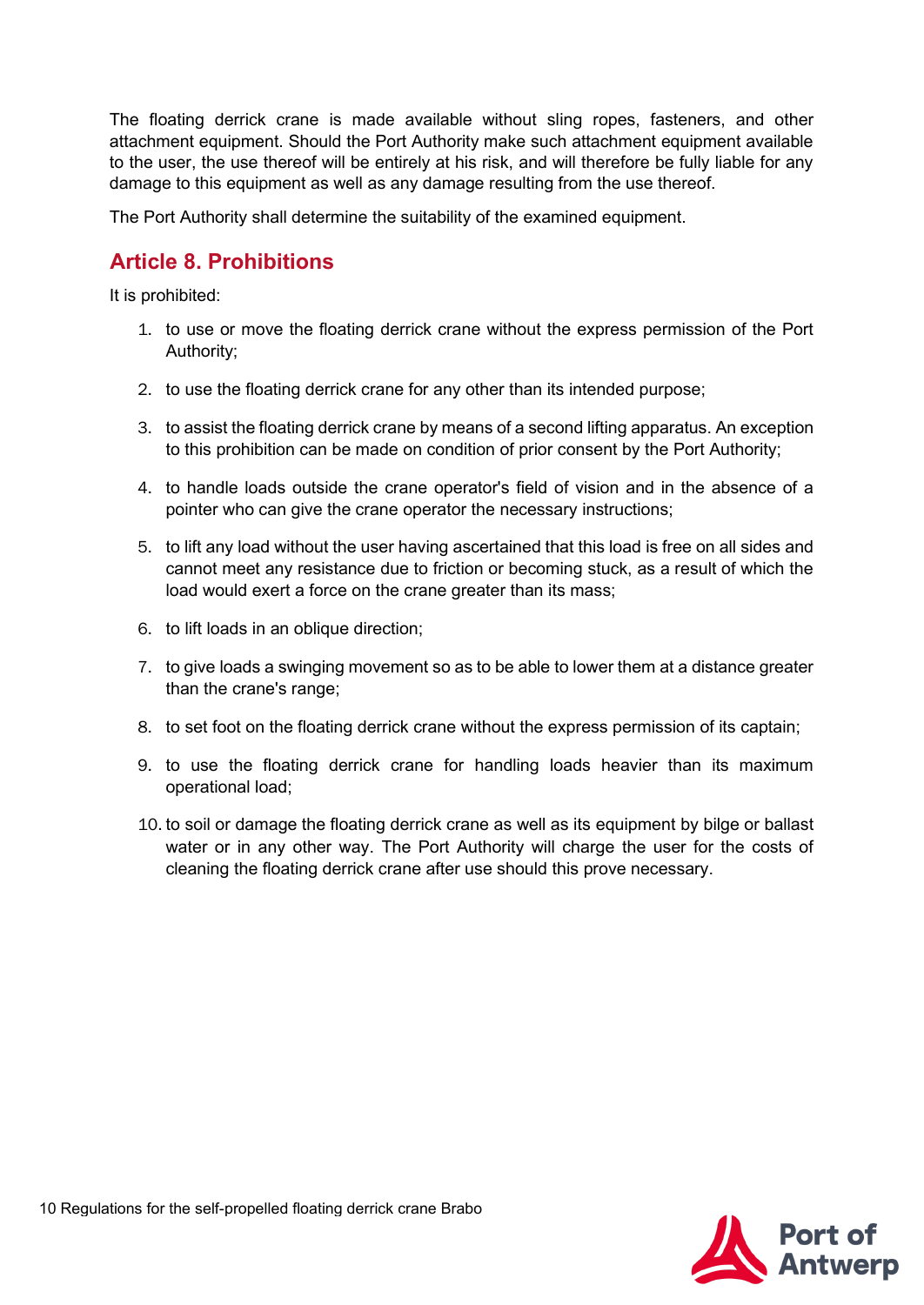## <span id="page-10-0"></span>**Article 9. Supervision and Work Interruption**

The general supervision of the work carried out with the floating derrick crane is entrusted to qualified Port Authority personnel.

This supervision is carried out in the general interest without any responsibility on the part of the Port Authority arising therefrom as regards any accidents or damage whatsoever that might occur as a result of the orders given.

The number of working hours is not affected by work interruptions arising from the client's working methods or organisation.

Should the Port Authority supervisors decide that the work with the floating derrick crane cannot be carried out without danger or hindrance, the user shall be obligated to stop work, even though the working time continues, until such time as the required precautionary measures have been implemented.

In the event that the imposed work interruption is the result of an acknowledged fault or acknowledged technical defect of the crane, the Port Authority will not be obligated to pay compensation to the user.

A deduction will be applied to the tariffs due per half hour of work interruption, in which every commenced half hour will be considered a full half hour.

### <span id="page-10-1"></span>**Article 10. Application of Tariffs and Fees**

The fees for the use of the floating derrick crane pursuant to the present regulation only apply to work within the port area, to the exclusion of salvage operations and/or assembly/disassembly work.

The fee due for the use of the floating derrick crane for loading and or unloading operations on sea-going and/or inland navigation vessels is determined on the basis of the tariffs listed in Article 16. Fees are charged on the basis of the maximum load handled during the uninterrupted usage duration, including the weight of sling ropes, fasteners, and attachment equipment, whether or not they belong to the floating derrick crane's equipment.

The use of equipment that cannot be considered to form part of the floating derrick crane's standard equipment, such as special pumps, compressors, power units, diving equipment and the like, takes place at the risk and expense of the user, who will be charged separately. Costs for any auxiliary equipment provided by the Port Authority (tugs, containers for lowering the shear legs and such) will be charged separately.

The user must also pay to the Port Authority the surcharges for shift work and overtime of the full crew of the floating derrick crane. These surcharges will be made available at the simple request of the user.

#### <span id="page-10-2"></span>**Article 11. Times and Navigation Hours**

The fees charged for the use of the floating derrick crane pursuant to the present regulation are calculated from the moment at which the floating derrick crane is safely moored at the work site at the agreed time until the moment the work is finished and the floating derrick crane has

11 Regulations for the self-propelled floating derrick crane Brabo

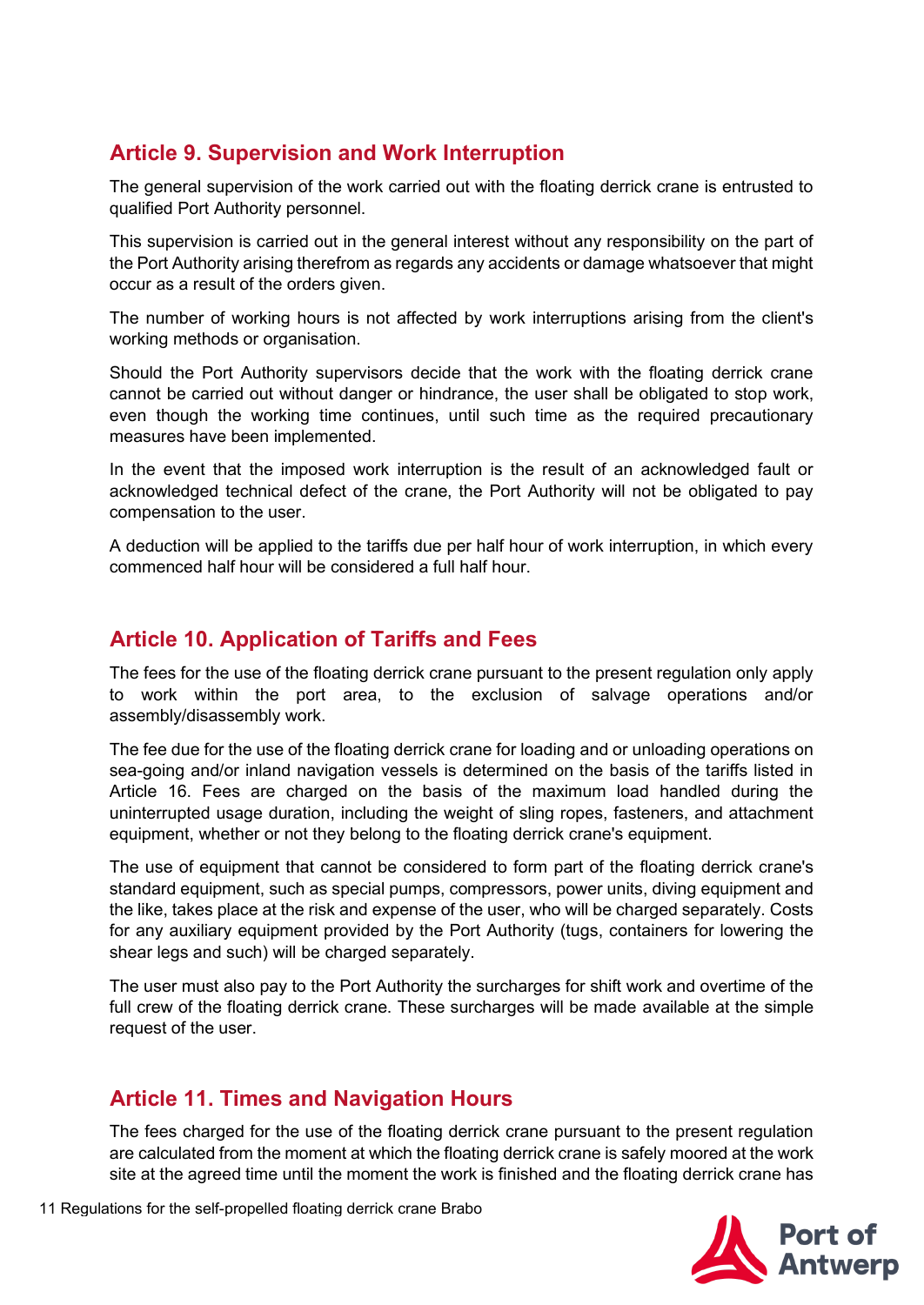completed its final movement, returned to its position of rest and is able to safely leave the work location, this with the exception of the provisions stated in Article 12.

The floating derrick crone is made available for use at a fee for:

- 1. A minimum of 4 hours of work;
- 2. Consecutive hiring out per hour, with a 2-hour minimum at the start of a new task.

In case of work outside of the Dock Complex of the Right Bank, the duration of the movement from the time the floating derrick crane leaves the lock and enters the Scheldt until the moment the crane is safely moored at the work site and back, from the moment that the floating derrick crane is able to safely leave the work site until the moment that the floating derrick crane leaves the lock and enters the Dock Complex of the Right Bank, the user will be charged on the basis of an hourly rate as set down in Article 17.

As regards the navigation time to and from the work site within the Dock Complex of the Left Bank, the following principles apply:

- − there is no charge for the navigation time to and from the work site within the Dock Complex of the Left Bank itself;
- − the navigation time on the Scheldt, including the lockage time upon entering the Dock Complexes (left and right bank), will be charged in accordance with the provisions of Article 17.

The navigation time on the Scheldt, as set down above, will be reduced with the unused balance of the first 4 hours of handling time when the floating derrick crane is sailing without a load on the hook.

#### <span id="page-11-0"></span>**Article 12. Preparatory Work and Waiting Times**

In case of preparatory work for, with or to the floating derrick crane is to be carried out outside of the charged working hours, for instance, preparing and placing attachment equipment specifically required for the job in question, and/or the positioning of the floating derrick crane at the work site, these hours will be charged on the basis of the tariff as set down in Article 18

The above also applies to possible waiting times prior to the start of work as stated, among others, in Article 7.

These hours will also be charged according to the above-mentioned tariff.

The work interruptions as mentioned in Article 9 are not considered waiting time, but rather working hours.

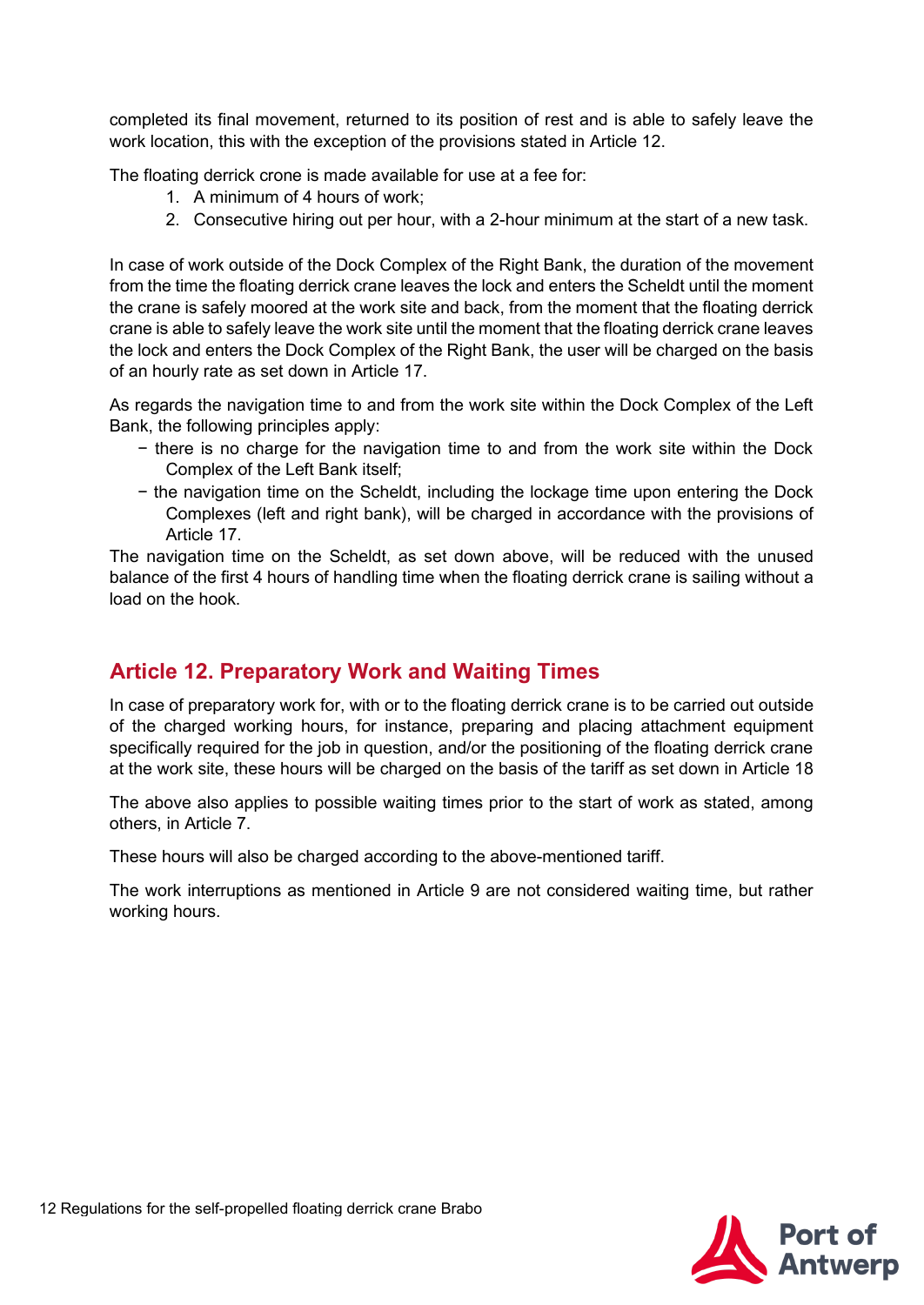## <span id="page-12-0"></span>**Article 13. Special Operations**

For all salvage work, for the execution of assembly and/or disassembly operations, for all work outside the port area and for special projects, the usage tariffs will be determined by the executive committee on a case-by case basis, taking into consideration the nature and the circumstances of the work in question.

In such a case, in addition to the usage fee mentioned above, the user of the floating derrick crane will be charged for the travelling hours and travel expenses of Port Authority staff in case of work outside of the port area, to be determined by the Port Authority's executive committee, if the floating derrick crane has not returned to port within the time frame of a normal task of the crew.

In case the floating derrick crane is deployed outside of the port area, all possible costs for towing, and all port, lock, and canal fees due will be at the expense of the user.

If the floating derrick is used for salvage operations, for the execution of assembly and/or disassembly work as well as when the floating derrick crane is used outside of the port are, the Port Authority can compel the user to insure the floating derrick crane for any material damage and all immaterial consequential damage (such as loss of earnings) for amounts to be determined by the Port Authority.

In case the work in question requires the disassembly of the boom, the user is obligated to pay the disassembly and reassembly costs. Such work is only to be carried out if there is a proven need, and to the extent that it does not pose an impediment to other activities and priorities of the floating derrick crane. The Port Authority has sole discretion in these matters.

#### <span id="page-12-1"></span>**Article 14. Security**

In case the work comprises multiple tasks and a work interruption occurs between these separate tasks (for instance, interrupted during the night, on Saturday, on Sunday or on a public holiday) and the floating derrick crane remains moored at the work site for the continuation of work after the interruption for the benefit of the same user, a fee will be charged for the security shift on the floating derrick crane.

When the floating derrick crane is made available at the work site ahead of the start of work, a possible security shift will also be at the user's expense.

This fee will comprise the actual hours worked by staff (including any possible surcharges for overtime and accidental night shifts) on the basis of hourly rates charged to third parties as determined by the Port Authority on an annual basis.

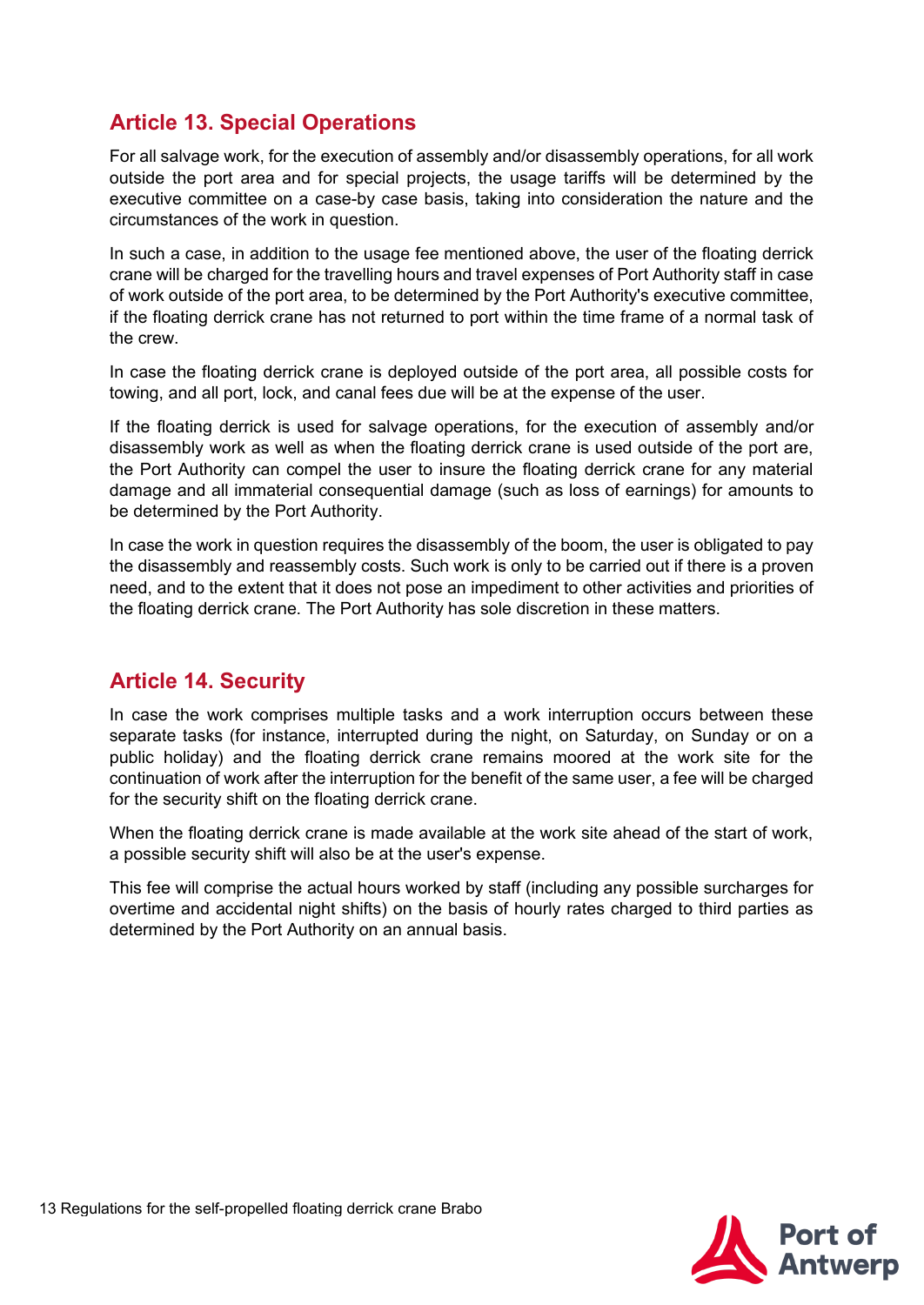## <span id="page-13-0"></span>**Article 15. Insurance**

The Port Authority is holder of a valid insurance policy covering hull and average risks of the floating derrick crane. The policy includes a provision that the insurer or insurers in case of damage waive their possible right of recourse against the users, barring when a serious error, an intentional act or obvious improper use can be proved to have taken place at the behest of the users.

The floating derrick crane is insured to a maximum of amount of  $\epsilon$  5.000.000,00 per instance, with a deductible excess of  $\epsilon$  250.000,00. The insured amount is granted in first risk, i.e., without application of the proportionality principle.

In case of damage, the user remains fully responsible for the part of the damage that falls under the deductible excess and/or the part of the damage that exceeds the insured amount.

As a courtesy, the Port Authority provides an insurance through its broker (user coverage) that the user can appeal to.

In order to be able to guarantee this, the Port Authority may ask the user to present a document signed by the insurer or insurers as proof that an insurance for the deductible excess has be taken out.

This insurance in no way or form diminishes the user's responsibilities as described in Chapter 1, Article 6. The user shall, before the floating derrick crane is made available to him, present proof to the satisfaction of the Port Authority that he has in all cases fulfilled the obligation of Chapter 1, Article 6 of the present regulation and has taken out an appropriate insurance to this end. This proof must be drawn up or signed by the user's insurer or insurers. This insurance statement must include at least the following information:

− the minimum amounts or limits of the civil liability coverage;

− the confirmation that damage by the entrusted object (floating derrick crane) and to the entrusted object (floating derrick crane), as well as by and to lifted loads, floating equipment and others is covered.

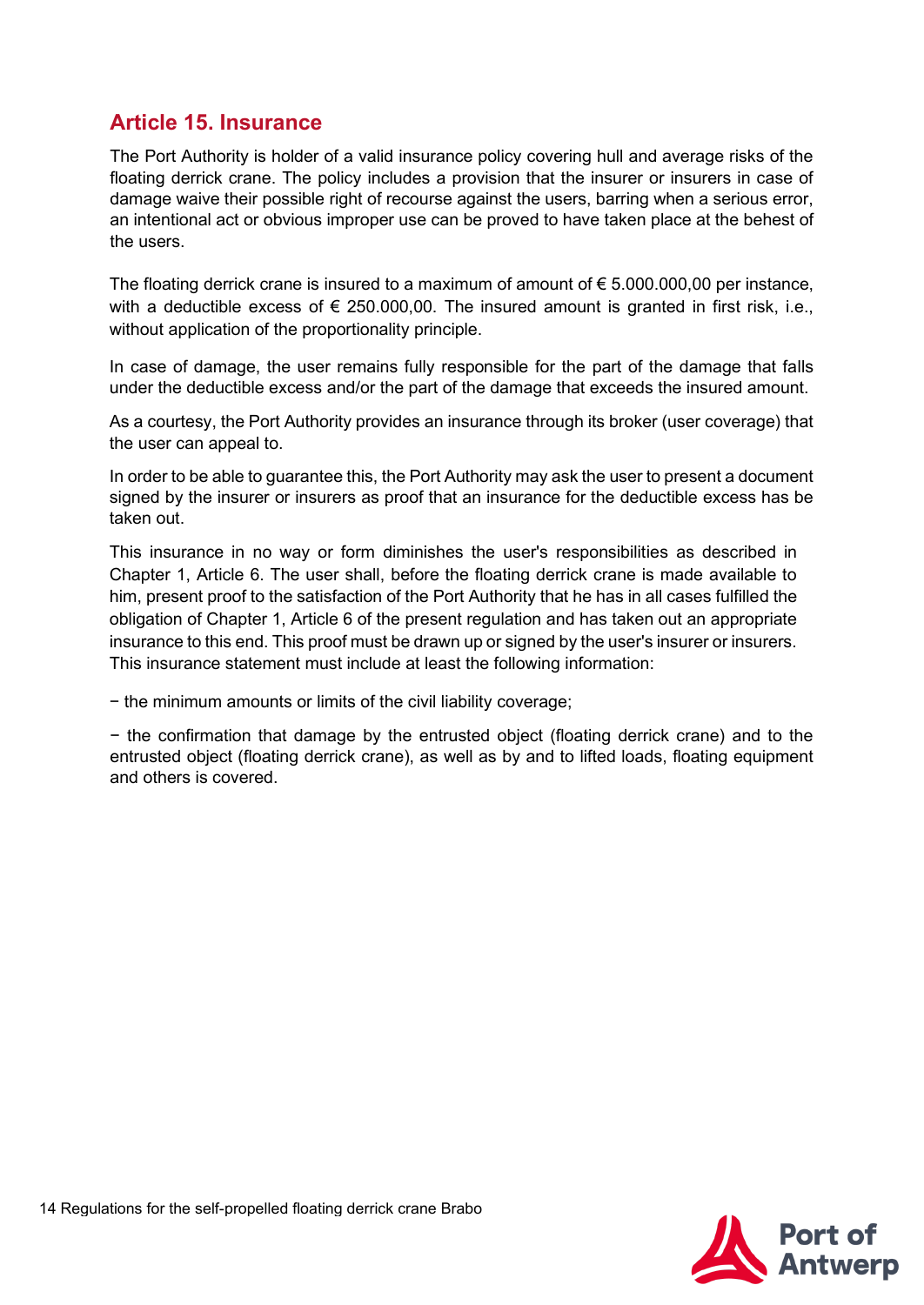## **Rates**

#### <span id="page-14-0"></span>**Article 16. Tariffs and fees**

The rates as mentioned in Article 10 are:

| Weight class                   | Minimum<br>(4 x hourly rate) | rate Hourly rate |
|--------------------------------|------------------------------|------------------|
| $<$ 200 tons                   | € 6,777                      | € 1,694          |
| From 200 to $<$ 400 tons       | € 8,993                      | € 2,248          |
| From 400 to $< 600$ tons       | € 11,727                     | € 2,933          |
| From $600$ to $\leq 800$ -tons | € 14,596                     | € 3,649          |

The tariffs as stated in Articles 16, 17 and 18 will be adjusted with a fuel price correction linked to the official gas oil rates.

The official rate is based on the date of 1 January 2009, at which time the gas oil price was  $\epsilon$ 351,70 per 1000 litres. Each time this price goes either up or down per € 20 bracket per 1000 litres, the base rate will be either lowered or raised by 0.50% per bracket.

The fuel price correction will be recalculated at the end of each quarter according to the evolution of the gas oil price in the previous three months and is then fixed for the next quarter.

## <span id="page-14-1"></span>**Article 17. Navigation Time Fees**

The navigation time fee mentioned in Articles 5 and 11 amounts to  $\epsilon$  691 per hour, adjusted with a fuel corrected as stated in Article 16.

#### <span id="page-14-2"></span>**Article 18. Preparatory Work and Waiting Time Fees**

The special fee for preparatory work as mentioned in Article 12 amounts to  $\epsilon$  691 per hour.

#### <span id="page-14-3"></span>**Article 19. Admission Requirements Fees**

The special fee mentioned in Article 2, regarding established facts in violation of the provisions amounts to  $\epsilon$  111 per ton of the working load of the floating equipment used.

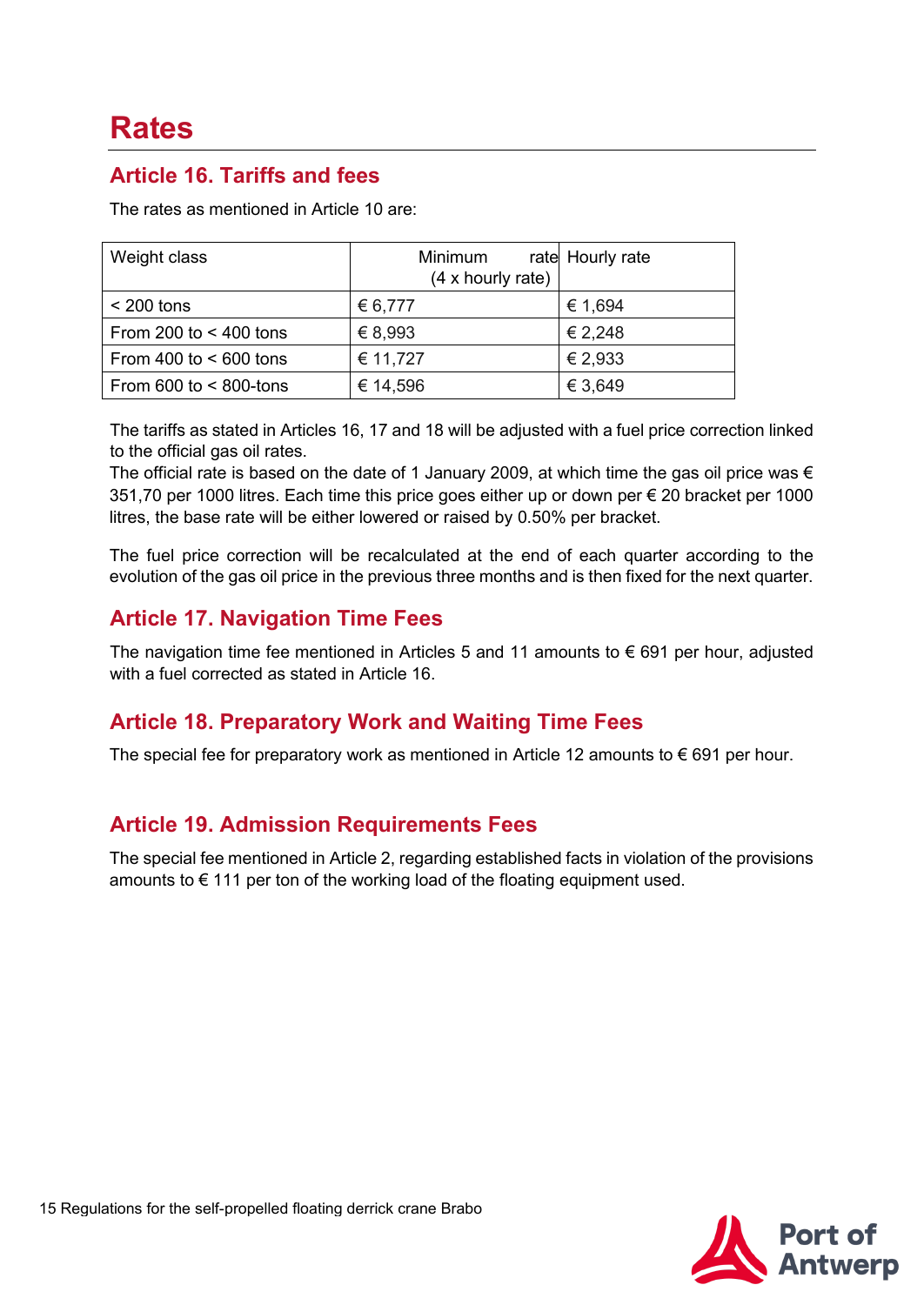## <span id="page-15-0"></span>**Article 20. Late Payments**

Invoices pertaining to this regulation must be paid on the settlement date at the latest. The settlement date of the invoices is calculated on the bases of a 30-calendar day term of payment.

The invoices can be paid by giro into the Port Authority's bank account or by signing a domiciling or direct debit order authorising the Port Authority to effect payment. Information can be obtained from the treasury department via +32 (0)3 205 20 11.

In case of late payment, interest will be legally due without proof of default.

The interest will be calculated on the basis of the special legal interest rate as published in the Belgian Official Gazette.

Any costs incurred due to the exchange of foreign currencies into Euros, as well as any other costs, are the expense of the debtor.

Services may be temporarily suspended in case of non-payment of invoices of which the settlement date has expired.

The executive committee determines the implementation rules for the application of interests in the case of late payment, whereby limited, motivated deviations from the strict and verbatim application of the above-mentioned rules are possible.

In the event of a dispute, the courts of Antwerp shall have sole jurisdiction. Only Belgian law is applicable.

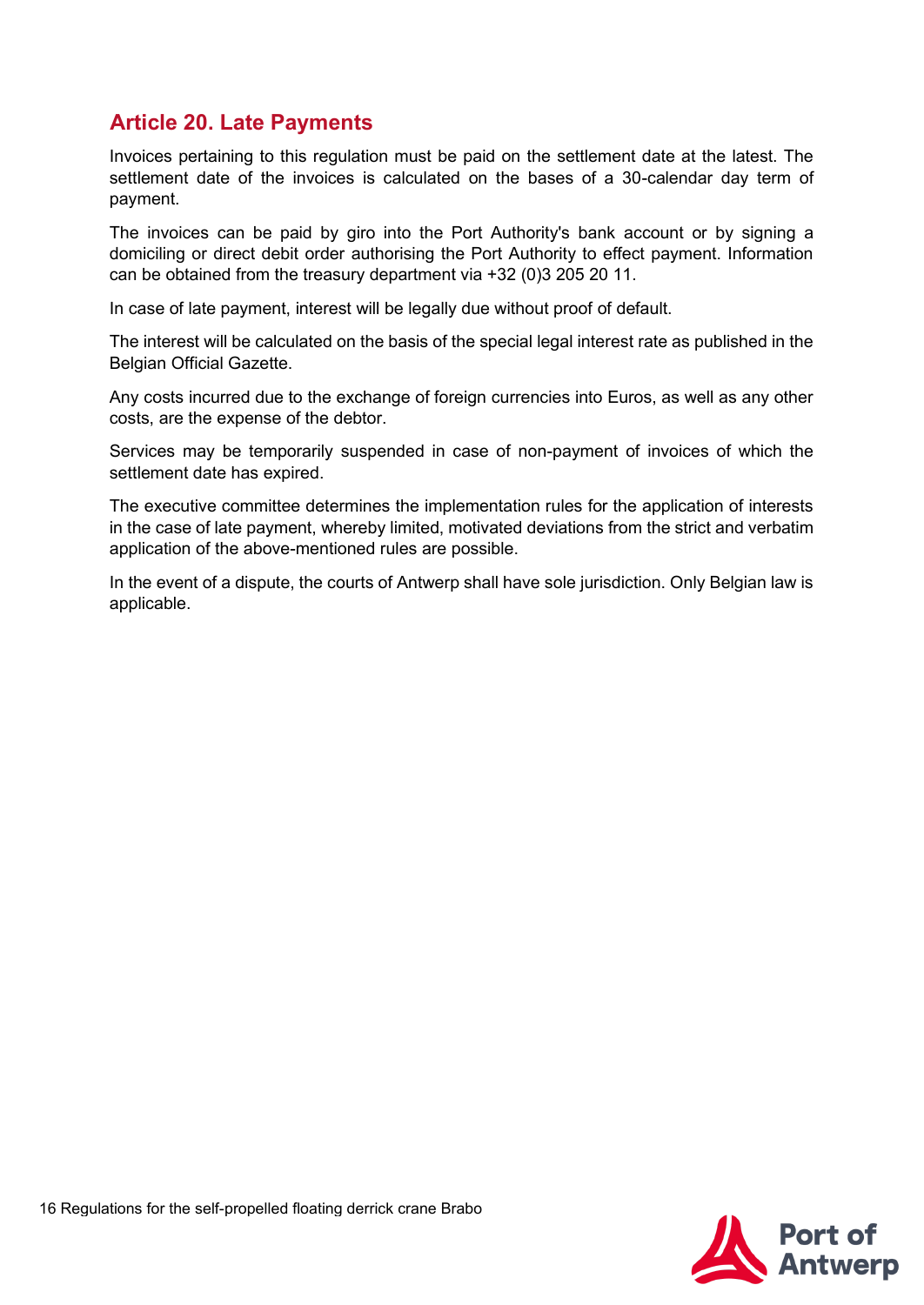## <span id="page-16-0"></span>**Final Provisions**

#### <span id="page-16-1"></span>**Article 21. Force majeure**

Cases of force majeure and unforeseen circumstances will be decided by the Port Authority's executive committee.

## <span id="page-16-2"></span>**Article 22. Conditions of Admission Privately Owned Floating Cranes**

Provisions regarding the use of privately owned floating cranes:

Acquiring special admission as described in Article 2 of Chapter 1 is subject to compliance with the following procedure and conditions and the payment of certain fees.

#### <span id="page-16-3"></span>**22.1 Procedure and conditions**

a) The admission must be granted either in writing or per email by the Director of Operations or his representative.

b) Each granted admission is only valid for the specific period, the specific principal, and the specific vessel or vessels or task or tasks for which the admission was explicitly requested.

c) The termination of work must at all times be reported by telephone to the rental office of the dredging company by the owner of the floating derrick crane or floating crane.

d) After the termination of work, the owner of the floating derrick crane or floating crane must submit a record of the executed tasks, including the proof of admission, to the management of the floating crane department. This record, which is to be submitted no later than 10 calendar days after the completion of work, must state:

- − the date of each operation;
- − the location of each operation;
- − start and end times of each operation;
- − the names of the ships worked on or the nature of the executed work;
- − the number and weight of the handled loads;
- − The names of the ordering companies;
- − the amounts charged to the principal for the use of the crane (handling, towing fees, and VAT) must be listed separately.

e) Prior to using his floating derrick crane or floating crane in the port, the owner shall ascertain whether the admission was indeed granted to him or his principal in order to avoid paying the special fee as set down in Article 18 of Chapter 2 regarding the use of the selfpropelled 800-ton floating derrick crane 'Brabo'.